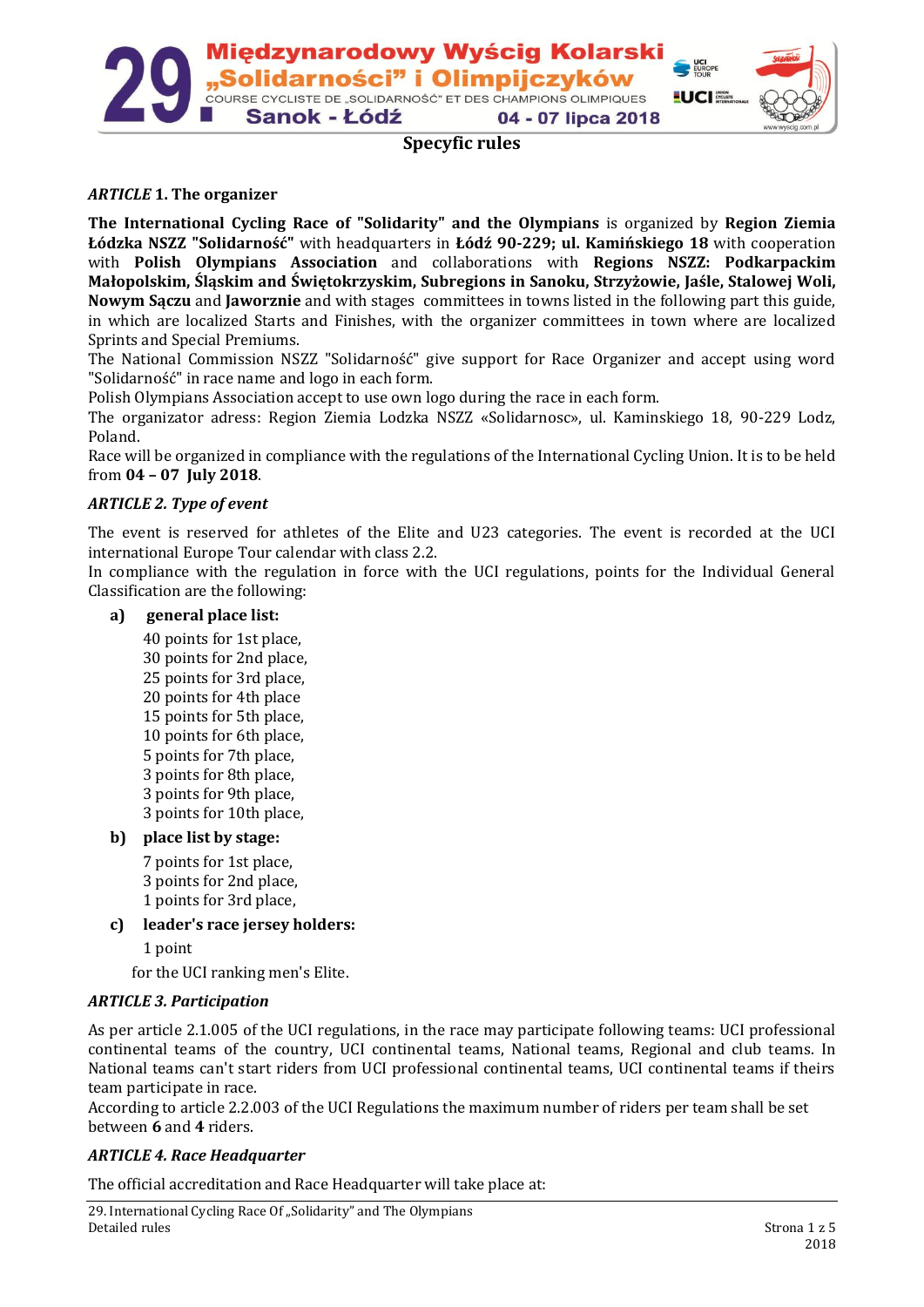### **DWÓR "OSTOIA" 38-480 Rymanów, Klimkówka ul. Zdrojowa 1 phone (13) 435 65 99**

The official accreditations, the confirmation of the starting riders and the collection of the race number by the sport directors with license is scheduled on **Tuesday 3 July 2018, from 4.00 to 6.30 pm at the Race Headquarter in DWÓR ..0STOIA"..** 

They are obliged have current valid license issued by a UCI.

Meeting of the Organization Management together with the Jury Commissaries and Sporting Managers (Team Meeting), organized according with article 1.2.087 of the UCI Regulations will be held at **7.00** p.m. at:

> **DWÓR "OSTOIA" 38-480 Rymanów, Klimkówka ul. Zdrojowa 1 phone (13) 435 65 99**

### *ARTICLE 5. RACE - RADIO*

Race information will be broadcast by Race Radio. Race Radio will be available on the FM frequency of **82,1250 Mhz.**

The teams' accredited vehicles will be equipped with radios and car numbers at the Technical Meeting with the Race Management, the Commissaires' Panel and the Team Managers on **3 July 2018.** The other accredited vehicles will be equipped with radio between **4.00 p.m**. and **6.30 p.m**. in the Race Office at the Hotel IBIS.

### *ARTICLE 6. Neutral Technical Support*

The neutral support is taken care of by means of three vehicles. In race will be participate sag wagon, too.

#### *ARTICLE 7. Time limits*

1. The time limit for all stages will amount to 8%.

According to the article 2.6.032 UCI Regulations the time limit may be increased after having sought the advice by the Panel of Commissaries with the The Organizer.

#### *ARTICLE 8. Incidents during the last 3 km*

The article 2.6.027 of the UCI Regulations, incidents during the last 3 km of the race will apply on all stages.

#### *ARTICLE 9. Classifications*

The following classifications will be issued:

### **a) Individual General Classification by Time**

According with articles 2.6.014 and 2.6.015 UCI Regulations Individual General Classification by Time is made out by the times as recorded by the timekeeper-commissaires on each stages by each competitor with bonuses and penalties.

The time will be recorded on finish line on each stage.

Where two or more riders make the same time in **Individual General Classification by Time**, the placing obtained in each stage shall be added. If the result is still tied the place obtained in the last stage ridden shall be taken into consideration.

The leader of this classification shall be required to wear the **YELLOW** JERSEY.

### **b) General Classification by Points**

This classification will be determined by adding points for place gained on finish line of the 5 stages and in the each Sprint and Special Premium.

The each arrival (the finish line) the following points shall be attributed:

## **10, 8, 6, 5, 4, 3, 2 i 1 point for first 8** classified **raiders.**

For the first 3 places on each Sprint and Special Premiums on each stage will assign following points**: 3, 2 and 1 point for first 3** classified riders.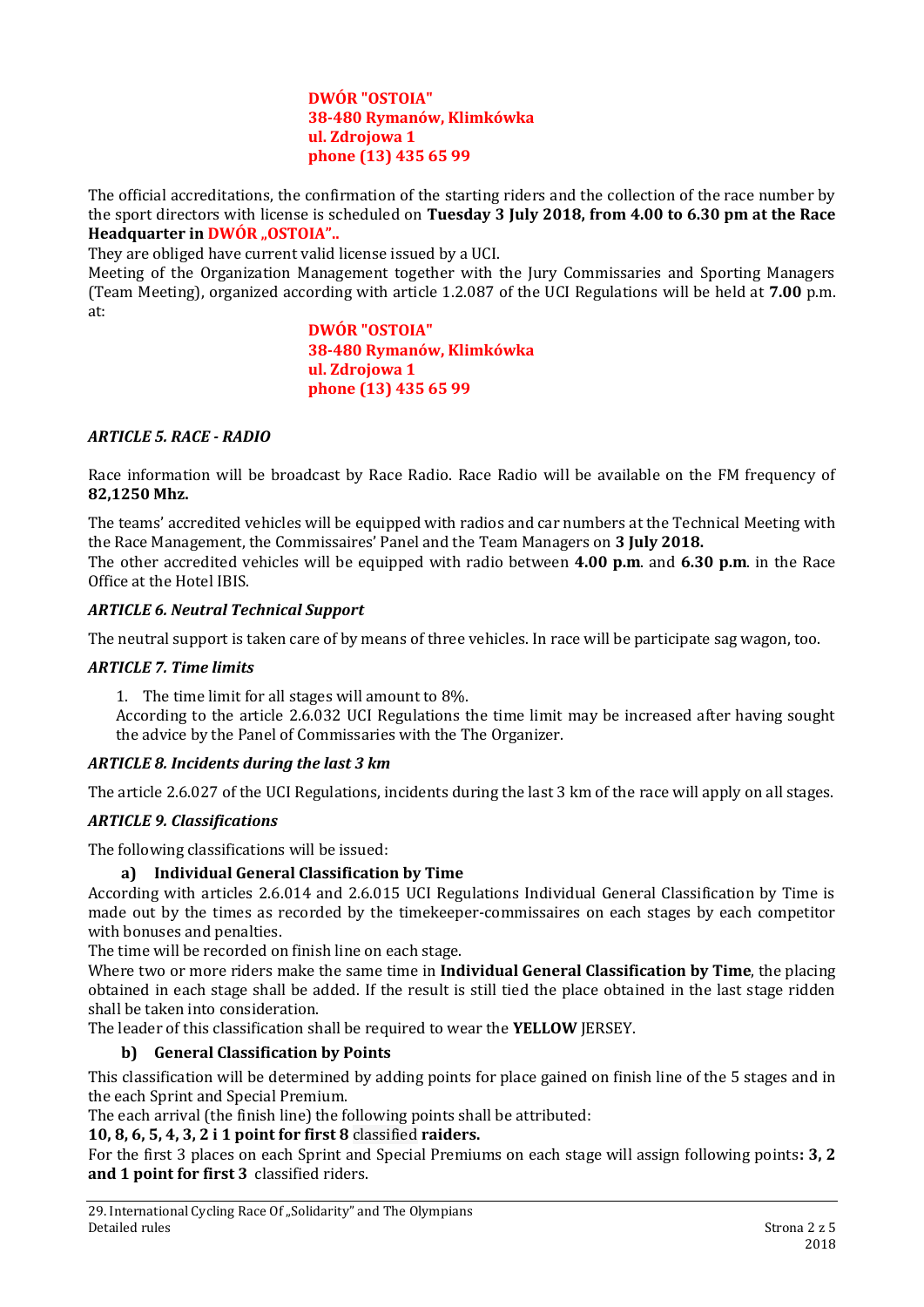According with article 2.6.016 UCI Regulations the following criteria shall be applied in order until the riders are separated:

1. Number of stage wins.

2. Number of wins in Sprints and Special Premiums.

3. Highest place in the Individual General Classification by Time.

Rider receive the prize in the final **General Classification by Points** if he have to complete the entire race within regulatory time.

The leader of this classification shall be required to wear the **WHITE** JERSEY**.**

**Note:** Points in the final General Classification by Points will assign on: Sprints, Special Premiums and finish line. For place on Special Premiums wouldn't assign temporary bonuses.

## **c) General Climber's Classification**

General Climber's Classification will be based on **12** mountain primes including **3 first** category, **8 second** category and **1 third** category.

The following number of points will be awarded for the places on mountain 1 category premiums:

1 place – 6 pts

2 place – 4 pts

3 place – 3 pts

4 place – 2 pts

5 place – 1 pts

The following number of points will be awarded for the places on mountain 2 category premiums::

- 1 place 5 pts
- 2 place 3 pts
- 3 place 2 pts
- 4 place 1 pts

The following number of points will be awarded for the places on mountain 3 category premiums:

- 1 place 3 pts
- 2 place 2 pts
- 3 place 1 pts

General Climber's Classification is calculated on the sum basis on the sum of the points gained on every climbs.

The leader of this classification shall be required to wear the jersey received from the organizers. In accordance with article 2.6.017 UCI Regulations, in the event of a tie in the **General Climber's Classification**, the following criteria shall be applied until the riders are separated:

1. Number of first places on climbs.

2. Highest place in Individual General Classification by Time.

Rider receive the prize in the final **General Climber's Classification** if he have to complete the entire race within regulatory time.

The leader of this classification shall be required to wear the **GREEN JERSEY.**

## **d) General Young Rider Classification**

In this classification carried out according to the rules of Individual General Classification by Time on time only riders born on or after 1 January **1996** may take part.

The leader of this classification shall be required to wear the **BLUE** JERSEY.

## **e) General Team Classification**

According with article 2.6.016 UCI Regulations General Team Classification for the day is calculated on the basis of the sum of three best individual times from each team. In the event of a tie, the times shall be separated by the sum of the places acquired by the three best placed riders on the stage. If the teams are still tied, they shall be separated by the placing of their best rider in the currently stage classification.

The **General Team Classification** is calculated on basis of the sum of the three best individual times from each team in each stage ridden. If the event of a tie the following criteria shall be applied until the team are separated:

- 1. Number of the places in the daily team classification.
- 2. Number of second places in the daily team classification, etc.

If there is still tie, the team shall be separated by the higher place of their best rider in the Individual General Classification by Time.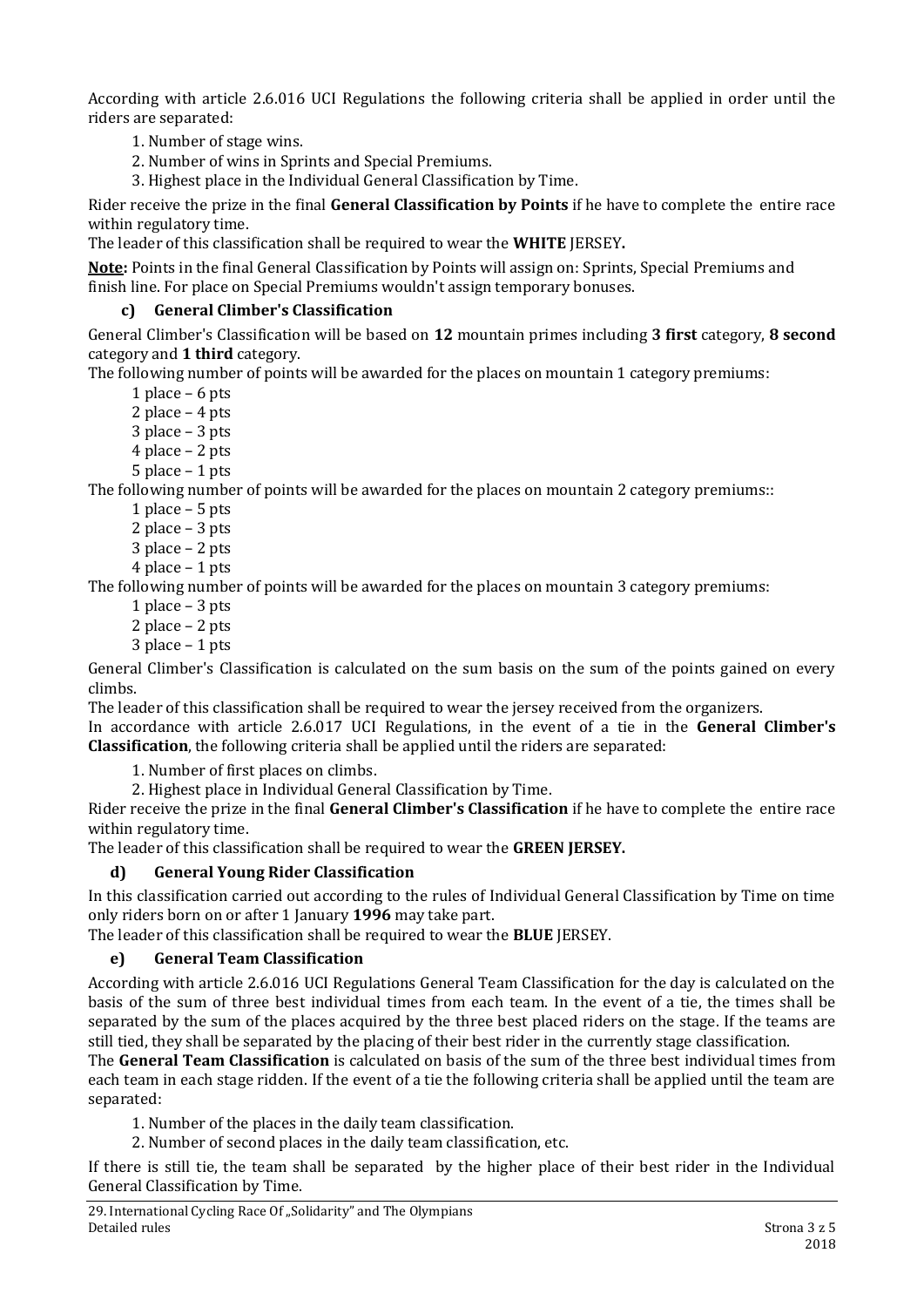Any team with fewer than three cyclist will be eliminated from the general classification.

# **f) Order of Classifications**

The priority of classification jersey is as follows:

- 1. Individual General Classification by Time
- 2. General Classification by Points
- 3. General climber's classification
- 4. General Young Rider Classification

## *ARTICLE 10. Bonuses*

Bonuses, applied only in the Individual General Classification by Time and General Young Rider Classification, are attributed for first three riders on the finish line each stages and Sprint:

– on the finishes following stages: 1 and 1 are awarded to the 3 first classified riders respectively 6'', 4'' and  $2''$ .

– on the finishes following stages: 3,4 and 5 are awarded to the 3 first classified riders respectively 10'', 6'' and 4''.

– on each Sprint are awarded to the first 3 classified riders respectively 3'', 2'' and 1''.

## *ARTICLE 11. Antidoping*

Antidoping control will be carried out with accordance the UCI Antidoping Regulations. Place antidoping tests will be included in the another communication.

## *ARTICLE 12. Official Awards ceremony*

During each stage will be carry out two Official Awards Ceremony:

- on each start (without first stage) General Team Classification

- on each finish other individual classifications (without last stage when will be carry out decoration all classifications)

In accordance with article 1.2.112 of the UCI regulations, the following riders must every day attend the official awards ceremony on finish:

- 1. The first 3 on the stage.
- 2. The leaders of the following individuals classifications:

Individual General Classification by Time

General Classification by Points

general climber's classification

General Young Rider Classification

General Jubilee Classification

(if rider is leader few classification only he come on award ceremony).

The riders will present themselves at the podium in a time limit of **maximum 5 minutes** after crossing the finish line.

At the finish of the final stage to the above riders the following riders must also presents themselves:

- 1. The first 3 of the stage.
- 2. The first 3 of the Individual General Classification by Time.
- 3. The leaders of the following secondary classifications:

General Classification by Points

general climber's classification

General Young Rider Classification

General Team Classification.

During each Official Awards Ceremony leaders in each classification will decorate special jersey which must give it back to the organizers. If rider is leader only one classification he take to own receives proper jersey and he shall attend in it on suitable stage, official awards ceremony, at interview and at press conference.

If rider is leading more than one classification he is obligated wear jersey of the higher classification and only it he take from the organizer.

Subsequent classification jersey will then be awarded to the next best-placed rider in this classification.